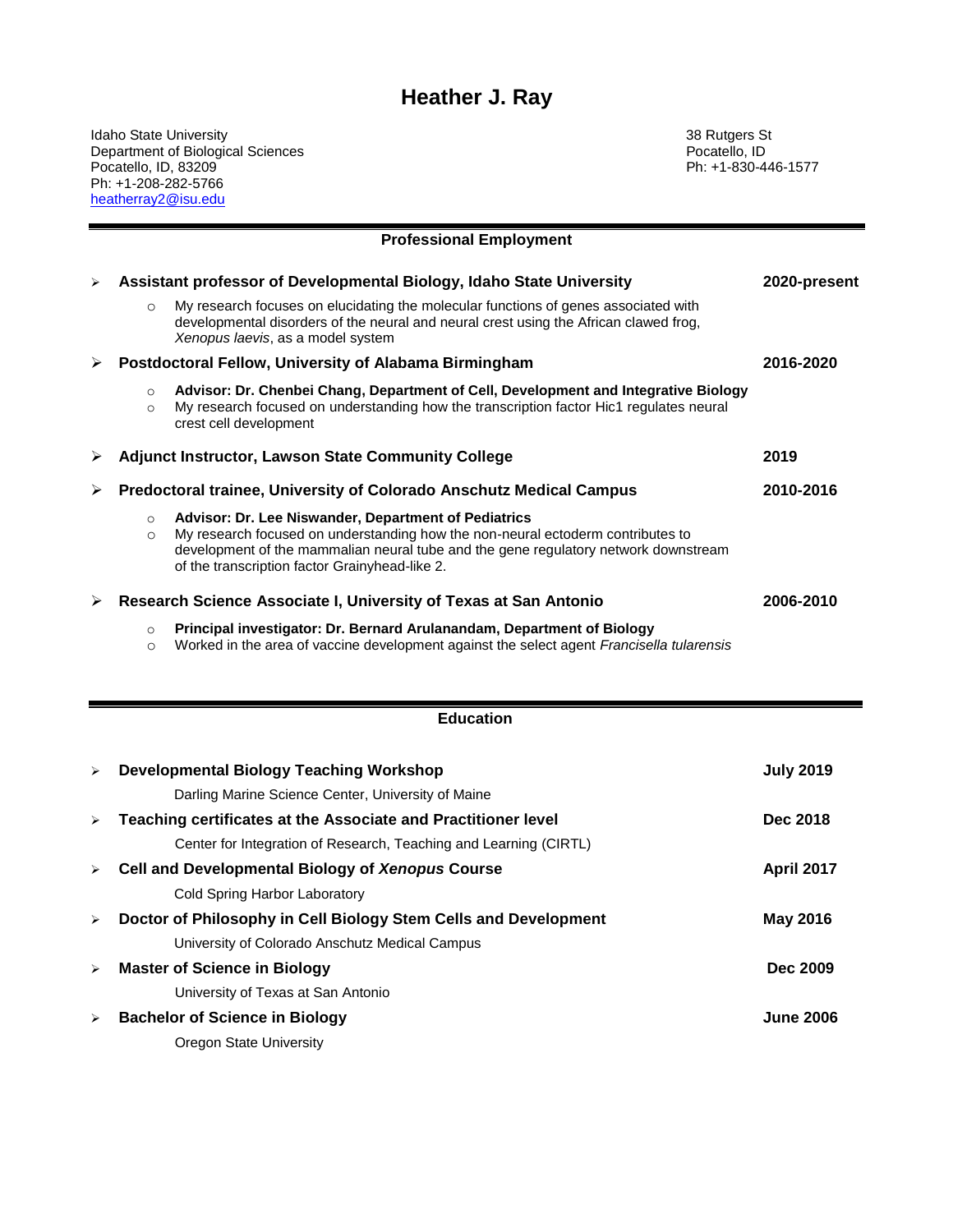### **Publications**

- 1. **Ray, H.J.**, Chang, C. **(2020)** The transcription factor Hypermethylated in Cancer 1 (Hic1) regulates neural crest migration via interaction with Wnt signaling. Dev. Biol. 463: 169-181
- 2. Popov, I.K., **Ray, H.J.**, Skoglund, P., Keller, R., Chang, C. **(2018)** The RhoGEF protein Plekhg5 regulates apical constriction of bottle cells during gastrulation. Development 145:dev168922
- 3. Alkobtawi, M.\*, **Ray, H.J.**\*, Barriga, E. H., Moreno, M., Kerney, R., Monsoro-Burq, AH., Saint-Jennet, JP, Mayor, R. (**2018**) Characterization of Pax3 and Sox10 transgenic Xenopus laevis embryos as tools to study neural crest development. Dev. Biol. 444: S202-S208 \*Authors contributed equally
- 4. **Ray, H.J.**, Niswander, L (**2016**) Dynamic behaviors of the non-neural ectoderm during mammalian cranial neural tube closure. Dev Biol 416 (2): 279-85
- 5. **Ray, H.J.**, Niswander, L. (**2016**) Grainyhead-like 2 Downstream Targets act to suppress epithelial-to-mesenchymal transition during neural tube closure. Development 143 (7): 1192-204
- 6. Massarwa, R., **Ray, H.J.**, Niswander, L. (**2013**) Morphogenetic movements in the neural plate and neural tube: mouse. WIREs Dev Biol. doi: 10.1002/wdev.120
- 7. **Ray, H.J.**, Niswander, L. (**2012**) Mechanisms of tissue fusion during development. Development 139: 1701-1711
- 8. Signarovitz. A.L., **Ray, H.J.**, Yu, J.J., Guentzel, M.N., Chambers, J.P., Klose, K.E., Arulanandam, B.P. (**2012**) Mucosal immunization with live attenuated francisella novicida U112  $\Delta$ IglB protects against pulmonary F. tularensis SCHU S4 in the fischer 344 rat model. PLoS One. 7(10): e47639
- 9. Li, L., Zeng, Y., Fang, K., Xiao, Y., Jin, H., **Ray, H.**, Chan, J. (**2102**) Anetodermic pilomatricoma: molecular characteristics and trauma in the development of its bullous appearance. Am J Dermatopathol. 34(4): e41-5
- 10. **Ray, H.J.**, Chu, P, Wu, T.H., Lyons, C.R., Klose, K.E., Guentzel, M.N., Arulanandam, B.P. (**2010**) The Fischer 344 rat reflects human susceptibility to *Francisella* pulmonary challenge and provides a new platform for virulence and protection studies. Plos One 5 (4): e9952
- 11. **Ray, H.J**., Cong, Y., Murthy, A.K., Selby, D.M., Klose, K.E., Barker, J.R., Guentzel, M.N., Arulanandam, B.P. (**2009**) Oral live vaccine strain induced protective immunity against pulmonary *Francisella tularensis* challenge is mediated by CD4<sup>+</sup> T cells and antibodies including IgA. Clin Vaccine Immunol. 16: 444-452.
- 12. **Powell, H.J.\***, Cong, Y., Yu, J., Guentzel, M.N., Berton, M., Klose, K.E., Murthy, A.K., Arulanandam, B.P. (2008) CD4+ T cells are required during priming but not the effector phase of antibody-mediated IFN- $\gamma$ -dependent protective immunity against pulmonary Francisella infection. Immunol. Cell. Biology. 86: 515-522. \*Author's maiden name

### **Service**

| $\blacktriangleright$<br>$\blacktriangleright$<br>$\blacktriangleright$ | Search committee member, ISU Biological Sciences new faculty position<br>Alternate scientist member, ISU IACUC committee<br>Advising, ISU undergraduate students<br>Currently advising 18 students designated as Biology majors with a concentration in<br>$\circ$<br><b>Biomedical Sciences</b>                                                                                                                                                                                                                                             | 2020<br>2020<br>2020 |
|-------------------------------------------------------------------------|----------------------------------------------------------------------------------------------------------------------------------------------------------------------------------------------------------------------------------------------------------------------------------------------------------------------------------------------------------------------------------------------------------------------------------------------------------------------------------------------------------------------------------------------|----------------------|
|                                                                         | Co-organizer, 2019 SE Regional Society of Developmental Biology Conference, UAB<br>Coordinate all aspects of planning and hosting a conference for approximately 125 people from<br>$\circ$<br>around the southeast. Specific individual responsibilities included managing conference<br>finances, organizing program and booklet printing, catering and facilities oversight, writing<br>the conference proposal, creating a website and acting as liaison between our committee and<br>the national Society that sponsors this conference | 2018-2019            |
| $\blacktriangleright$                                                   | Social Media Coordinator, Cell and Developmental Biology of Xenopus Course,                                                                                                                                                                                                                                                                                                                                                                                                                                                                  | 2018-present         |
|                                                                         | <b>Cold Spring Harbor Laboratories</b>                                                                                                                                                                                                                                                                                                                                                                                                                                                                                                       |                      |
|                                                                         | Develop and utilize social media platforms to promote continued community among course<br>$\Omega$<br>alumni and attract interest for future course participants                                                                                                                                                                                                                                                                                                                                                                             |                      |
|                                                                         | Vice-chair, Post-doctoral Association, UAB                                                                                                                                                                                                                                                                                                                                                                                                                                                                                                   | 2018-2019            |
|                                                                         | Assist the Chair with running of the PDA and organizing activities, including planning and<br>$\circ$<br>running Postdoc Appreciation Week activities, Postdoc Research Day, and the postdoc peer<br>support group                                                                                                                                                                                                                                                                                                                           |                      |
| $\blacktriangleright$                                                   | Member, Post-doctoral Association Executive Committee, UAB                                                                                                                                                                                                                                                                                                                                                                                                                                                                                   | 2017-present         |
|                                                                         | Assist with various duties of the postdoc association<br>$\circ$<br>Co-chair of the mental health and wellness committee that runs seminars and events, including<br>$\circ$                                                                                                                                                                                                                                                                                                                                                                 |                      |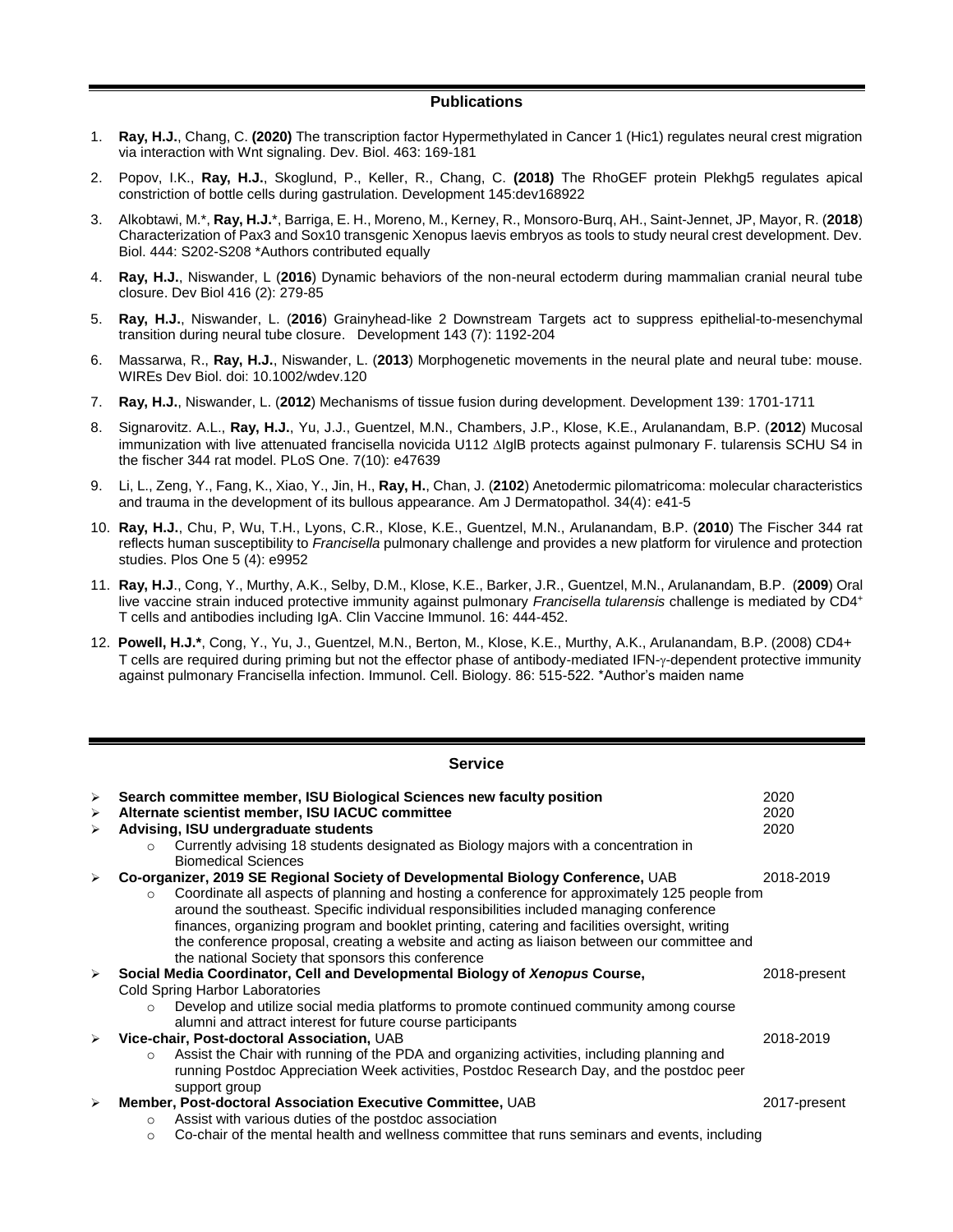a monthly postdoc peer support group meeting

- ➢ **Student Representative, Graduate Advisory Committee,** UCD Anschutz Medical Campus 2013-2016 o Nominated and voted to this position by the student body. This committee served to guide graduate students through the first years of their program until they achieved candidacy. As the student representative, I worked directly with all of the students to help and advise them in their early education and represent student interests to the committee, including when enacting new guidelines and mediating disputes.
- ➢ **Chair, Student Committee to Appoint Graduate Program Director,** UCD Anschutz Medical Campus 2014
	- o Appointed to this position by the graduate program faculty. Organized student committee to review applicant applications, conduct interviews, generate a summary report for the student body, conduct a vote, and represent students' choice to the faculty committee to hire a new CSDV graduate program director
- ➢ **Chair, CSDV Graduate Program Retreat Planning Committee,** UCD Anschutz Medical Campus 2012-2014 o Nominated and voted to this position by the student body, to plan and organize our annual graduate program retreat along with a faculty advisor. Duties included inviting and hosting a student-invited keynote speaker, soliciting abstracts and session chairs, creating our event schedule and program, and hosting the 2-day event held in Breckenridge, CO

## **Teaching**

| ⋗ | <b>Instructor</b> |                                                                                                                                                                                                                                                                                                                                                                                                                                                                                      |            |
|---|-------------------|--------------------------------------------------------------------------------------------------------------------------------------------------------------------------------------------------------------------------------------------------------------------------------------------------------------------------------------------------------------------------------------------------------------------------------------------------------------------------------------|------------|
|   | $\circ$           | Biol 1101 - Introductory Biology lecture<br>In this first semester of a two-semester series for Biology and Health Science majors,<br>material is focused on the chemical and molecular nature of biological systems and<br>how changes at the molecular level drive evolutionary processes. 200 students                                                                                                                                                                            | 2020       |
|   | $\circ$           | Biol 3324 - Developmental Biology lecture and lab<br>This upper-division elective course (20 students) focuses on the genetic, cellular and<br>morphogenic processes that drive embryonic development. The associated lab utilizes both<br>vertebrate and non-vertebrate embryos to help students understand the complex processes of<br>development and focuses on hypothesis generation, experimental design and data collection<br>and interpretation                             | 2020       |
|   | $\circ$           | GBSC 700 - Developmental Biology Journal Club, Graduate Biomedical Sciences, UAB<br>Administer a semester-long journal club course for ~15 graduate students in the field of<br>developmental biology                                                                                                                                                                                                                                                                                | 2019-2020  |
|   | $\circ$           | Biology 250 - Practical Skills in Scientific Research, Lawson State Community College<br>Developed and taught a semester-long course (8 students) designed to introduce community<br>College students to scientific research and develop skills for success in STEM fields. Topics<br>Include data interpretation, reading primary literature, writing abstracts, ethics and reproducibility,<br>and giving presentations. Students also completed short research internships at UAB | 2019       |
|   | $\circ$           | Biology 103, Lawson State Community College<br>Team-taught 2 semester-long undergraduate courses in introductory Biology for 35 science<br>majors with Dr. Mary Smith-Ellison                                                                                                                                                                                                                                                                                                        | 2018       |
|   | $\circ$           | <b>STEAM Professionals Club, Stillman College</b><br>Organized a monthly distance learning seminar series from UAB to Stillman College through<br>the GoToMeeting platform for 10-15 students                                                                                                                                                                                                                                                                                        | 2017-2018  |
|   | $\circ$           | Cell and Molecular Biology Lab, M.S. in Biomedical and Health Sciences Programs, UAB<br>Taught a weekly four-hour lab course for 30 students designed to teach students molecular<br>Biology techniques while conducting a real research project related to the course director's                                                                                                                                                                                                    | 2017       |
|   | $\circ$           | Summer Student Research Bootcamp, UCD Anschutz Medical Campus<br>Assisted in design and implementation of a new two-day course for ~20 high school and<br>undergraduate student interns in research labs in Cell and Developmental Biology                                                                                                                                                                                                                                           | 2014-2015  |
| ➤ | Lecturer:         |                                                                                                                                                                                                                                                                                                                                                                                                                                                                                      |            |
|   | $\circ$           | Model Systems of Genetic Disorders, University of Alabama Birmingham<br>Designed and taught two one-hour lectures for undergraduates on the Xenopus model system<br>and use to study human genetic disorders                                                                                                                                                                                                                                                                         | 2018, 2019 |
|   | $\circ$           | <b>Chemistry Seminar course, Oakwood University</b><br>Presented a seminar on the relationship between embryonic development and cancer                                                                                                                                                                                                                                                                                                                                              | 2018       |
|   | $\circ$           | Cell Signaling Graduate Course, University of Alabama Birmingham<br>Designed and taught a two-hour lecture and paper discussion on forward genetic screens                                                                                                                                                                                                                                                                                                                           | 2018, 2019 |
|   | $\circ$           | Developmental Biology Graduate Course, University of Alabama Birmingham<br>Designed and taught a two-hour lecture and paper discussion on axis specification                                                                                                                                                                                                                                                                                                                         | 2017, 2019 |
|   | $\circ$           | Stem Cells and Development: An Integrated Approach, UCD Anschutz Medical Campus                                                                                                                                                                                                                                                                                                                                                                                                      | 2013-2015  |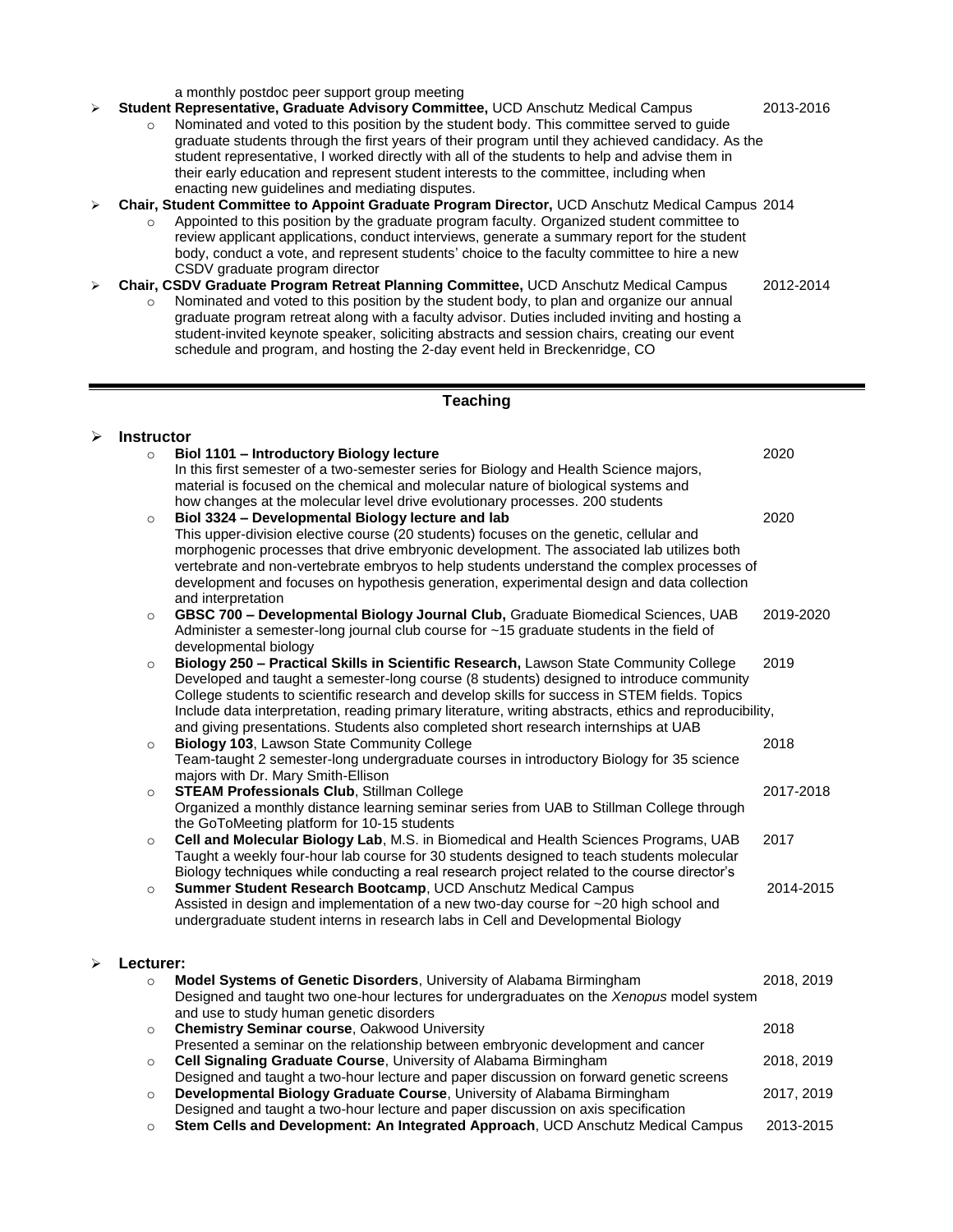|   | $\circ$<br>$\circ$ | Designed and taught a two-hour lecture and lab course on somitogenesis<br>Developmental Neurobiology, UCD Anschutz Medical Campus<br>Taught two classes (lecture and paper discussion) on early neural patterning<br>Biomedical Core Courses, UCD Anschutz Medical Campus<br>Prepared introductory lectures and led small group paper discussions for first year graduate<br>students on various topics related to cell signaling, cell biology and developmental biology | 2013-2014<br>2011-2015 |
|---|--------------------|---------------------------------------------------------------------------------------------------------------------------------------------------------------------------------------------------------------------------------------------------------------------------------------------------------------------------------------------------------------------------------------------------------------------------------------------------------------------------|------------------------|
|   |                    | <b>Mentored Research</b>                                                                                                                                                                                                                                                                                                                                                                                                                                                  |                        |
| ⋗ |                    | <b>Graduate students</b>                                                                                                                                                                                                                                                                                                                                                                                                                                                  |                        |
|   | $\circ$            | Nazia Jamil, UAB PREP Scholar                                                                                                                                                                                                                                                                                                                                                                                                                                             | 2019-2020              |
|   | $\circ$            | Saeid Mohammad-Parast, PhD student, Graduate Biomedical Sciences program<br>Lab of Dr. Chenbei Chang                                                                                                                                                                                                                                                                                                                                                                      | 2017-2020              |
|   | $\circ$<br>$\circ$ | Colby Fees, rotating graduate student, Cell Biology Stem Cells and Development Program<br>Ashley Pacheco, rotating graduate student, Human Medical Genetics and Genomics<br>Program                                                                                                                                                                                                                                                                                       | 2012<br>2013           |
|   |                    | <b>Undergraduate students</b>                                                                                                                                                                                                                                                                                                                                                                                                                                             |                        |
|   | $\circ$            | Kathryn West, Undergraduate in Microbiology                                                                                                                                                                                                                                                                                                                                                                                                                               | 2020-present           |
|   | $\circ$            | Maaha Jamshaid, Undergraduate in Biology                                                                                                                                                                                                                                                                                                                                                                                                                                  | 2020                   |
|   | $\circ$            | Jared Nessen, Undergraduate in Biology                                                                                                                                                                                                                                                                                                                                                                                                                                    | 2020-present           |
|   | $\circ$            | Yihan Zhong, summer intern, undergraduate student volunteer                                                                                                                                                                                                                                                                                                                                                                                                               | 2019                   |
|   | $\circ$            | Autumn Beavers, summer intern volunteering to gain research experience prior to beginning<br>medical school in Fall 2018                                                                                                                                                                                                                                                                                                                                                  | 2018                   |
|   | $\circ$            | Onika Abrams, summer intern, undergraduate Senior, Minority Health Research Center<br>Summer Enrichment Program, program poster presentation winner                                                                                                                                                                                                                                                                                                                       | 2017                   |
| ⋗ |                    | <b>High School Students</b>                                                                                                                                                                                                                                                                                                                                                                                                                                               |                        |
|   | $\circ$            | Mason Munro-Ehrlich, summer intern, high school junior                                                                                                                                                                                                                                                                                                                                                                                                                    | 2014                   |
|   | $\circ$            | Lara Melkjorsen, summer intern, high school senior                                                                                                                                                                                                                                                                                                                                                                                                                        | 2013                   |
|   | $\circ$            | Evan Provan, summer intern, high school junior, senior                                                                                                                                                                                                                                                                                                                                                                                                                    | 2012, 2013             |

# **Education Outreach**

- ➢ **CDIB Science Outreach Program,** Birmingham, AL
	- o Volunteered in local elementary schools with CDIB department-sponsored outreach program to increase student interest in science and teach basics of human cardiopulmonary physiology
- ➢ **Oakwood Academy,** Huntsville, AL
	- o Volunteered as a judge for middle and high school student science fair
- ➢ **Rock Canyon High School,** Littleton, CO
	- o Provided job shadow experiences for students taking the Biotechnology course
	- o Participated in skype interviews with students to discuss working in biomedical research
	- o Mentored several high school students during summer research internships
- ➢ **Children's Hospital Colorado**, Aurora, CO
	- o Provided lab tours and discussed research in lay terms to philanthropists and others associated with the hospital, including patient families
- ➢ **Denver Public School District,** Denver, CO
	- o Volunteered as a judge at the Denver city-wide science fair
- ➢ **Wildlife Rescue and Rehabilitation**, Kendalia, TX
	- o Ran community outreach program for organization in the San Antonio, TX area
	- o Visited with local groups (schools, boy/girl scout troops, community groups, etc.) to teach
		- about local wildlife, conservation, and human/wildlife interactions

## **Awards and Honors**

- ➢ 6 th annual NIGHTSEA/EMS KEY Award for new faculty**, 2020**
- ➢ Postdoctoral Career Enhancement Award from the Office of Postdoctoral Education and the University of Alabama Birmingham to attend the Developmental Biology Teaching Workshop at the University of Maine Darling Marine Science Center, **2019**
- ➢ Best talk in both "full-length" and "3MT" divisions, UAB Postdoctoral Research Day, UAB, **2019**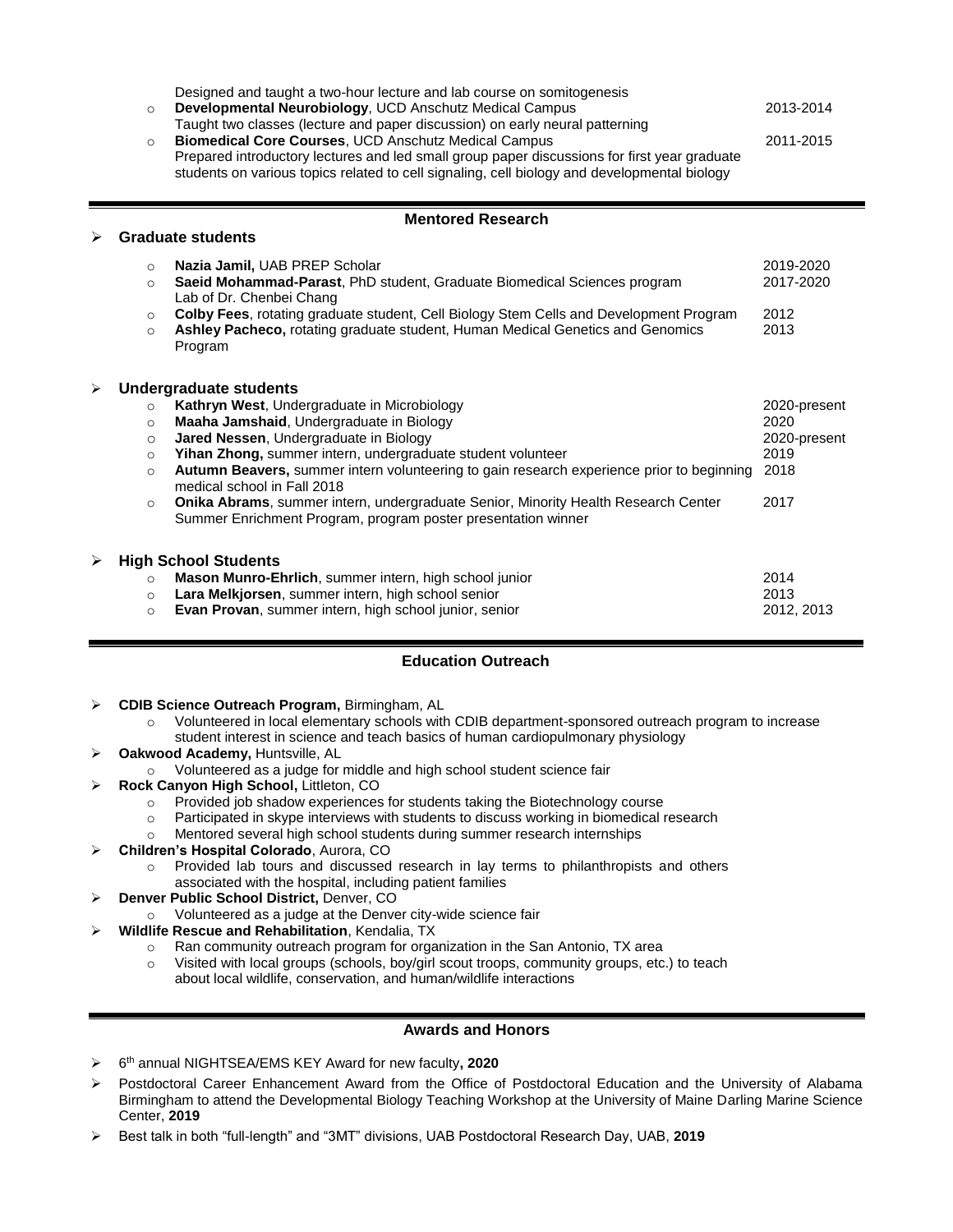- ➢ Travel Award from the Office of Postdoctoral Education at the University of Alabama Birmingham to present my work at the 17<sup>th</sup> International Xenopus Meeting in Seattle, WA, 2018
- ➢ Best poster presentation award at the 2018 National IRACDA Conference in Atlanta, GA, **2018**
- ➢ Best oral presentation by a post-doctoral fellow, Southeast Regional Society of Developmental Biology conference, Athens, GA, **2018**
- $\triangleright$  Best research talk by a post-doctoral fellow,  $2^{nd}$  place, Department of Cell, Development and Integrative Biology retreat, Guntersville, Al, **2017**
- ➢ Postdoctoral Career Enhancement Award from the Office of Postdoctoral Education at the University of Alabama Birmingham to attend the Cell and Developmental Biology of *Xenopus* course at Cold Spring Harbor Laboratory, NY, **2017**
- ➢ **Mentored Experiences in Research, Instruction and Teaching (MERIT) Fellowship**, UAB and NIH National Institute of General Medical Sciences, **2016-2020**
- ➢ Developed the proposal and preliminary data, and wrote the progress reports for Cancer League of Colorado Award: Grhl2 Developmental Network to Identify Novel Suppressors of EMT in Breast Cancer, **2014-2015**.
- ➢ HIRS Travel Award from the University of Colorado Denver Graduate School to attend the Society for Developmental Biology National Conference, Snowbird, UT, **2015**
- ➢ Nominated for the University of Colorado Anschutz Medical Campus Excellence Award for Outstanding Community Service by an Individual Student, **2015**
- ➢ Best Student Talk, Cell Biology Stem Cells and Development Graduate Program Retreat, Breckenridge, CO, **2014**
- ➢ Travel Award from the Society for Developmental Biology National Conference, Seattle, WA, **2014**
- ➢ Best Student Presentation runner-up, Southwest Regional Society for Developmental Biology Meeting, Denver, CO, **2014**
- ➢ HIRS Travel Award from the University of Colorado Denver Graduate School to attend the 8th Winter Conference of the European Society for Molecular Imaging, Les Houches, France, January **2014**
- ➢ **Ruth L. Kirschstein National Research Service Award (NRSA)**, NIH National Cancer Institute **2013-2106**
- ➢ Travel Award from the International Tularemia Conference, Berlin, Germany, **2009**
- ➢ **Oregon Laurels Scholarship** awarded by the state of Oregon, **1995-1998**

### **Invited Presentations / Conferences**

- **1.** Investigating the Role of Mannan-binding Lectin Associated Serine Protease 1/3 (masp1/3) during early development, Northwest Regional Society of Developmental Biology Conference, virtual, **September 2020 (talk)**
- 2. The Transcription Factor Hypermethylated in Cancer 1 (Hic1) Interacts with Canonical and Non-canonical Wnt Signaling Pathways During Neural Crest Migration, Society of Developmental Biology National Conference, Boston, MA, **July 2019**
- 3. Design of a hybrid classroom/laboratory course to increase community college student awareness of and interest in research science careers, National IRACDA Conference, Ann Arbor, MI, **June 2019 (talk)**
- 4. The Transcription Factor Hypermethylated in Cancer 1 (Hic1) Interacts with canonical and Non-canonical Wnt Signaling During Neural Crest Development, Southeast Regional Society of Developmental Biology Conference, Birmingham, AL. **May 2019**
- 5. The Transcription Factor Hypermethylated in Cancer 1 (Hic1) Interacts with Wnt Signaling Pathways During Neural Crest Migration, 17th International Xenopus Conference, Seattle, WA, **August 2018 (talk)**
- 6. The Tumor Suppressor Hypermethylated in Cancer 1 (Hic1) Interacts with Wnt Signaling Pathways During Neural Crest Migration, Society of Developmental Biology National Conference, Portland, OR **July 2018**
- 7. The Tumor Suppressor Hypermethylated in Cancer 1 (Hic1) Interacts with Wnt Signaling Pathways During Neural Crest Migration, National IRACDA Conference, Atlanta, GA, **July 2018**
- 8. The Tumor Suppressor Hypermethylated in Cancer 1 (Hic1) Interacts with Wnt Signaling Pathways During Neural Crest Migration, Southeast Regional Society of Developmental Biology Conference, Athens, GA, **May 2018 (talk)**
- 9. Investigating Hypermethylated in cancer 1 (Hic1) Function during Early *Xenopus* Development, Society of Developmental Biology National Conference, Minneapolis, MN, **July 2017**
- 10. Investigating Hypermethylated in cancer 1 (Hic1) Function during Early *Xenopus* Development, National IRACDA Conference, Birmingham, AL, **June 2017**
- 11. Grainyhead-like 2 Suppresses Epithelial-to-Mesenchymal Transition During Neural Tube Closure through Activation of Novel EMT Suppressors. International Conference on Neural Tube Defects, Austin, TX, **October 2015 (talk)**
- 12. Grainyhead-like 2 Suppresses Epithelial-to-Mesenchymal Transition During Neural Tube Closure and Cancer Progression through Activation of Novel EMT Suppressors. Society of Developmental Biology National Conference, Snowbird, UT,